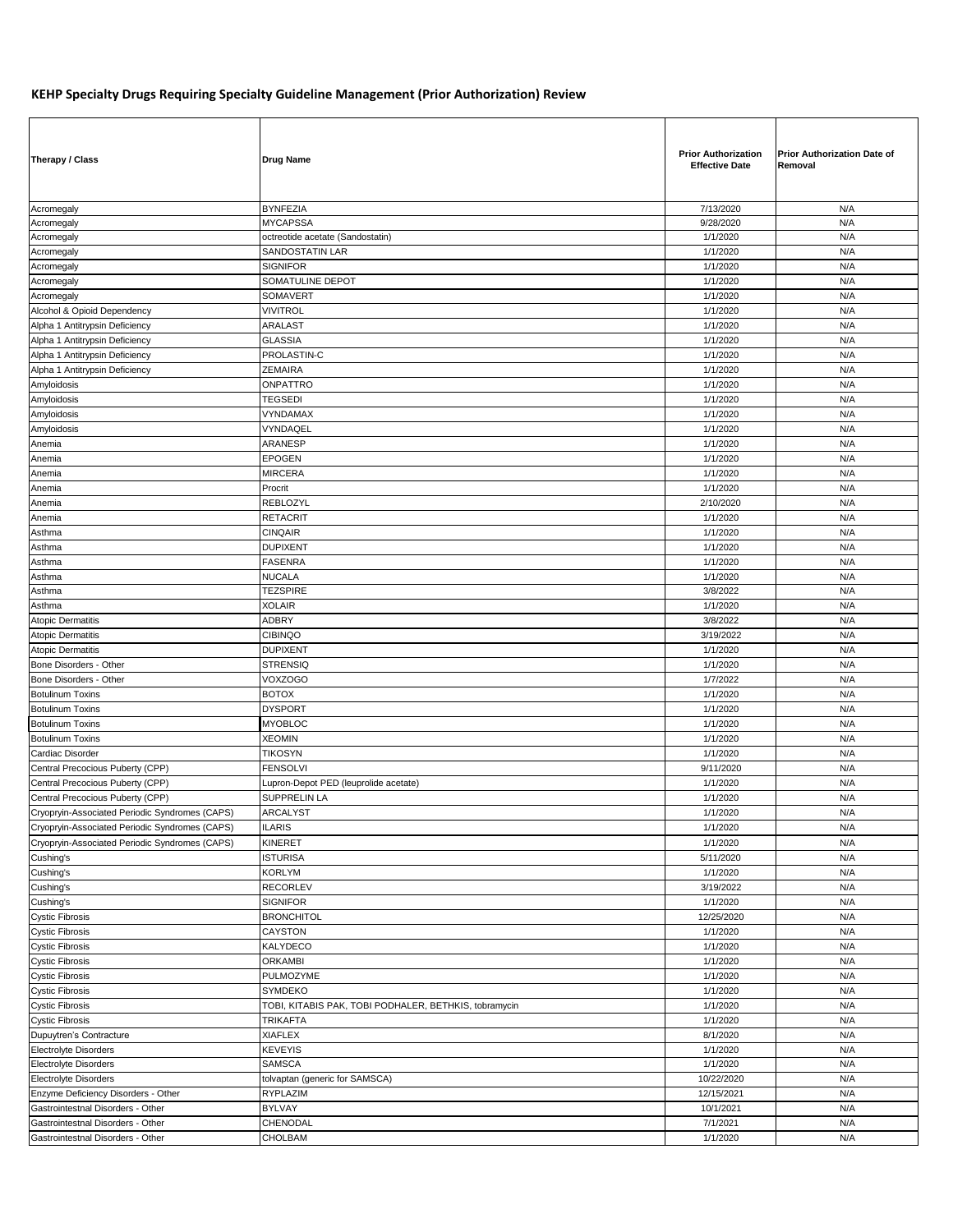| Gastrointestnal Disorders - Other    | <b>GATTEX</b>                                                          | 1/1/2020   | N/A       |
|--------------------------------------|------------------------------------------------------------------------|------------|-----------|
| Gastrointestnal Disorders - Other    | LIVMARLI                                                               | 12/13/2021 | N/A       |
| Gastrointestnal Disorders - Other    | <b>OCALIVA</b>                                                         | 1/1/2020   | N/A       |
| Gastrointestnal Disorders - Other    | <b>ZORBTIVE</b>                                                        | 1/1/2020   | N/A       |
| Gout                                 | <b>KRYSTEXXA</b>                                                       | 1/1/2020   | N/A       |
| Growth Hormone and Related Disorders | <b>GENOTROPIN</b>                                                      | 1/1/2020   | N/A       |
|                                      |                                                                        |            |           |
| Growth Hormone and Related Disorders | <b>HUMATROPE</b>                                                       | 1/1/2020   | N/A       |
| Growth Hormone and Related Disorders | <b>INCRELEX</b>                                                        | 1/1/2020   | N/A       |
| Growth Hormone and Related Disorders | <b>NORDITROPIN</b>                                                     | 1/1/2020   | N/A       |
| Growth Hormone and Related Disorders | NUTROPIN AQ                                                            | 1/1/2020   | N/A       |
| Growth Hormone and Related Disorders | OMNITROPE                                                              | 1/1/2020   | N/A       |
| Growth Hormone and Related Disorders | SAIZEN                                                                 | 1/1/2020   | N/A       |
|                                      |                                                                        |            |           |
| Growth Hormone and Related Disorders | <b>SKYTROFA</b>                                                        | 11/2/2021  | N/A       |
| Growth Hormone and Related Disorders | ZOMACTON                                                               | 1/1/2020   | N/A       |
| Hematopoietics                       | <b>MOZOBIL</b>                                                         | 1/1/2020   | N/A       |
| Hemophilia                           | <b>ADVATE</b>                                                          | 1/1/2020   | N/A       |
| Hemophilia                           | ADYNOVATE                                                              | 1/1/2020   | N/A       |
| Hemophilia                           | <b>AFSTYLA</b>                                                         | 1/1/2020   | N/A       |
|                                      |                                                                        |            |           |
| Hemophilia                           | <b>ALPHANATE</b>                                                       | 1/1/2020   | N/A       |
| Hemophilia                           | ALPHANINE SD                                                           | 1/1/2020   | N/A       |
| Hemophilia                           | <b>ALPROLIX</b>                                                        | 1/1/2020   | N/A       |
| Hemophilia                           | <b>BEBULIN</b>                                                         | 1/1/2020   | 8/1/2021  |
| Hemophilia                           | <b>BENEFIX</b>                                                         | 1/1/2020   | N/A       |
|                                      | COAGADEX                                                               | 1/1/2020   | N/A       |
| Hemophilia                           |                                                                        |            |           |
| Hemophilia                           | CORIFACT                                                               | 8/1/2020   | N/A       |
| Hemophilia                           | <b>ELOCTATE</b>                                                        | 1/1/2020   | N/A       |
| Hemophilia                           | <b>ESPEROCT</b>                                                        | 5/15/2020  | N/A       |
| Hemophilia                           | <b>FEIBA</b>                                                           | 1/1/2020   | N/A       |
| Hemophilia                           | <b>FIBRYGA</b>                                                         | 8/1/2020   | N/A       |
|                                      |                                                                        |            |           |
| Hemophilia                           | HELIXATE FS, KOGENATE FS, NUWIQ                                        | 1/1/2020   | N/A       |
| Hemophilia                           | <b>HEMLIBRA</b>                                                        | 1/1/2020   | N/A       |
| Hemophilia                           | <b>HEMOFIL M</b>                                                       | 1/1/2020   | N/A       |
| Hemophilia                           | HUMATE-P                                                               | 1/1/2020   | N/A       |
| Hemophilia                           | <b>IDELVION</b>                                                        | 1/1/2020   | N/A       |
| Hemophilia                           | <b>IXINITY</b>                                                         | 1/1/2020   | N/A       |
|                                      |                                                                        |            |           |
| Hemophilia                           | JIVI                                                                   | 1/1/2020   | N/A       |
| Hemophilia                           | <b>KOATE</b>                                                           | 1/1/2020   | N/A       |
| Hemophilia                           | <b>KOVALTRY</b>                                                        | 1/1/2020   | N/A       |
| Hemophilia                           | MONOCLATE-P                                                            | 1/1/2020   | N/A       |
| Hemophilia                           | <b>MONONINE</b>                                                        | 1/1/2020   | N/A       |
|                                      |                                                                        |            |           |
| Hemophilia                           | NOVOEIGHT                                                              | 1/1/2020   | N/A       |
| Hemophilia                           | NOVOSEVEN RT                                                           | 1/1/2020   | N/A       |
| Hemophilia                           | <b>OBIZUR</b>                                                          | 1/1/2020   | N/A       |
| Hemophilia                           | <b>PROFILNINE</b>                                                      | 1/1/2020   | N/A       |
| Hemophilia                           | <b>REBINYN</b>                                                         | 1/1/2020   | N/A       |
| Hemophilia                           | <b>RECOMBINATE</b>                                                     | 1/1/2020   | N/A       |
|                                      | <b>RIASTAP</b>                                                         | 8/1/2020   |           |
| Hemophilia                           |                                                                        |            | N/A       |
| Hemophilia                           | <b>RIXUBIS</b>                                                         | 1/1/2020   | N/A       |
| Hemophilia                           | <b>SEVENFACT</b>                                                       | 6/12/2020  | N/A       |
| Hemophilia                           | <b>STIMATE</b>                                                         | 1/1/2020   | N/A       |
| Hemophilia                           | TRETTEN                                                                | 8/1/2020   | N/A       |
| Hemophilia                           | <b>VONVENDI</b>                                                        | 1/1/2020   | N/A       |
|                                      |                                                                        |            |           |
| Hemophilia                           | WILATE                                                                 | 1/1/2020   | N/A       |
| Hemophilia                           | <b>XYNTHA</b>                                                          | 1/1/2020   | N/A       |
| Hepatitis C                          | COPEGUS, MODERIBA, REBETOL, RIBAPAK, RIBASPHERE, RIBATAB and RIBAVIRIN | 1/1/2020   | N/A       |
| Hepatitis C                          | <b>DAKLINZA</b>                                                        | 1/1/2020   | 6/30/2021 |
| Hepatitis C                          | <b>EPCLUSA</b>                                                         | 1/1/2020   | N/A       |
| Hepatitis C                          | <b>HARVONI</b>                                                         | 1/1/2020   | N/A       |
|                                      |                                                                        |            |           |
| Hepatitis C                          | MAVYRET                                                                | 1/1/2020   | N/A       |
| Hepatitis C                          | <b>OLYSIO</b>                                                          | 1/1/2020   | 6/30/2021 |
| Hepatitis C                          | <b>PEGASYS</b>                                                         | 1/1/2020   | N/A       |
| Hepatitis C                          | SOVALDI                                                                | 1/1/2020   | N/A       |
| Hepatitis C                          | <b>TECHNIVIE</b>                                                       | 1/1/2020   | 6/30/2021 |
| Hepatitis C                          |                                                                        |            | N/A       |
|                                      | VIEKIRA PAK TAB                                                        | 1/1/2020   |           |
| Hepatitis C                          | VIEKIRA XR TAB                                                         | 1/1/2020   | 6/30/2021 |
| Hepatitis C                          | <b>VOSEVI</b>                                                          | 1/1/2020   | N/A       |
| Hepatitis C                          | ZEPATIER                                                               | 1/1/2020   | N/A       |
| <b>Hereditry Angioedema</b>          | <b>BERINERT</b>                                                        | 1/1/2020   | N/A       |
| Hereditry Angioedema                 | CINRYZE                                                                | 1/1/2020   | N/A       |
|                                      |                                                                        |            |           |
| Hereditry Angioedema                 | <b>FIRAZYR</b>                                                         | 1/1/2020   | N/A       |
| Hereditry Angioedema                 | <b>HAEGARDA</b>                                                        | 1/1/2020   | N/A       |
| Hereditry Angioedema                 | KALBITOR                                                               | 1/1/2020   | N/A       |
|                                      |                                                                        |            |           |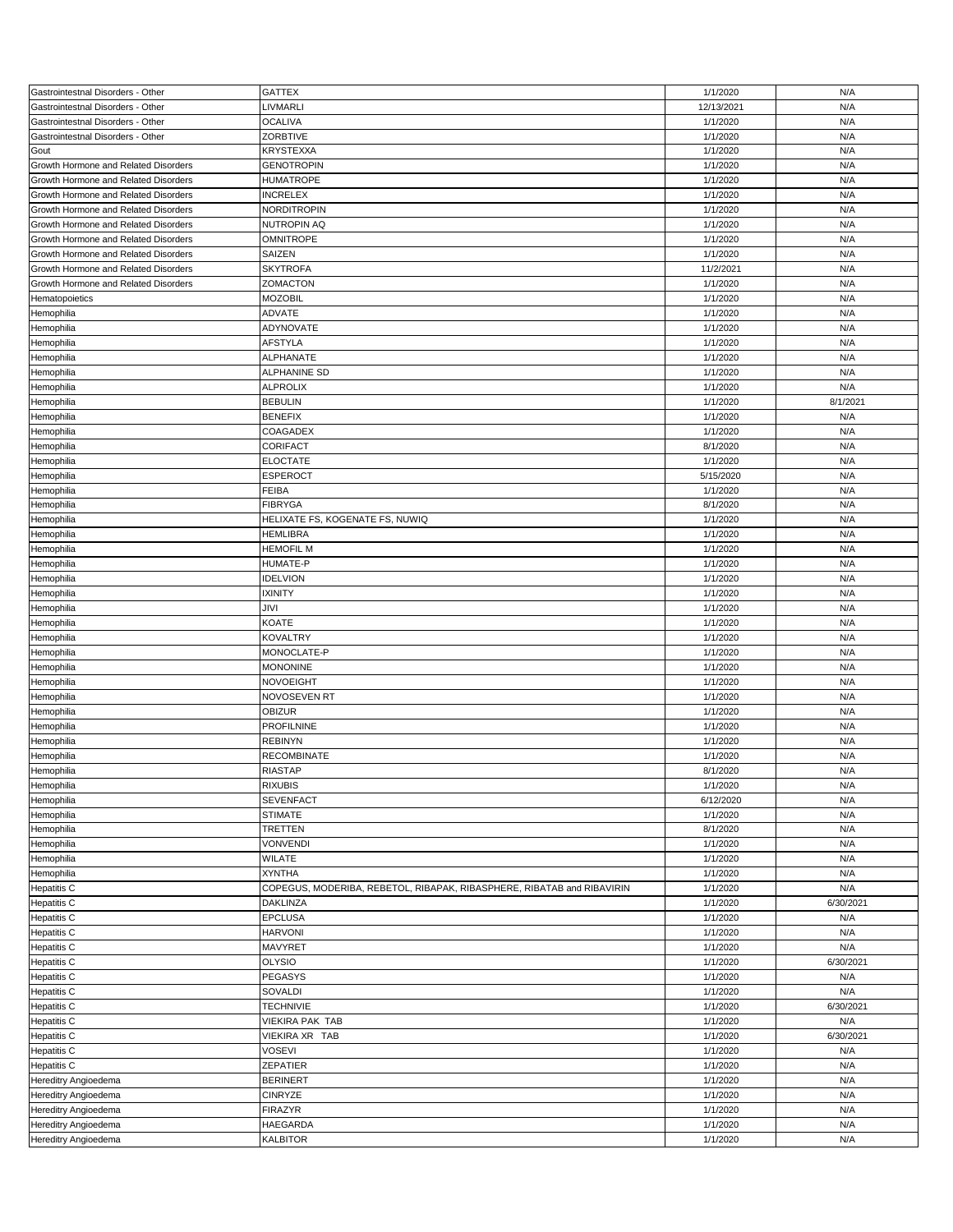| Hereditry Angioedema                      | ORLADEYO                                | 2/4/2021  | N/A       |
|-------------------------------------------|-----------------------------------------|-----------|-----------|
| Hereditry Angioedema                      | <b>RUCONEST</b>                         | 1/1/2020  | N/A       |
| Hereditry Angioedema                      | <b>TAKHZYRO</b>                         | 1/1/2020  | N/A       |
| HIV                                       | CABENUVA                                | 4/5/2021  | N/A       |
| HIV                                       | <b>EGRIFTA</b>                          | 1/1/2020  | N/A       |
| <b>HIV</b>                                | <b>SEROSTIM</b>                         | 1/1/2020  | N/A       |
| HIV                                       | <b>FUZEON</b>                           | 8/1/2020  | N/A       |
| <b>Hormonal Therapies</b>                 | AVEED                                   | 1/1/2020  | N/A       |
| <b>Hormonal Therapies</b>                 | <b>ELIGARD</b>                          | 1/1/2020  | N/A       |
|                                           |                                         | 1/1/2020  |           |
| Hormonal Therapies                        | <b>FIRMAGON</b>                         |           | N/A       |
| Hormonal Therapies                        | LEUPROLIDE ACETATE                      | 1/1/2020  | N/A       |
| Hormonal Therapies                        | LUPANETA                                | 1/1/2020  | N/A       |
| <b>Hormonal Therapies</b>                 | <b>LUPRON DEPOT</b>                     | 1/1/2020  | N/A       |
| Hormonal Therapies                        | <b>NATPARA</b>                          | 1/1/2020  | N/A       |
| Hormonal Therapies                        | TRELSTAR DEP, TRELSTAR LA, TRELSTAR MIX | 1/1/2020  | N/A       |
| Hormonal Therapies                        | <b>TRIPTODUR</b>                        | 1/1/2020  | N/A       |
| <b>Hormonal Therapies</b>                 | VANTAS                                  | 1/1/2020  | N/A       |
| Hormonal Therapies                        | ZOLADEX                                 | 1/1/2020  | N/A       |
| <b>IBD</b>                                | <b>AVSOLA</b>                           | 4/1/2020  | N/A       |
|                                           |                                         |           | N/A       |
| <b>IBD</b>                                | <b>CIMZIA</b>                           | 1/1/2020  |           |
| <b>IBD</b>                                | <b>ENTYVIO</b>                          | 1/1/2020  | N/A       |
| <b>IBD</b>                                | <b>HUMIRA</b>                           | 1/1/2020  | N/A       |
| <b>IBD</b>                                | <b>INFLECTRA</b>                        | 1/1/2020  | N/A       |
| <b>IBD</b>                                | REMICADE (infliximab)                   | 1/1/2020  | N/A       |
| <b>IBD</b>                                | <b>RENFLEXIS</b>                        | 1/1/2020  | N/A       |
| <b>IBD</b>                                | <b>SIMPONI</b>                          | 1/1/2020  | N/A       |
| <b>IBD</b>                                | <b>STELARA</b>                          | 1/1/2020  | N/A       |
| <b>IBD</b>                                | <b>TYSABRI</b>                          | 1/1/2020  | N/A       |
|                                           |                                         |           |           |
| Immune Deficiencies and Related Disorders | <b>ASCENIV</b>                          | 1/1/2020  | N/A       |
| Immune Deficiencies and Related Disorders | <b>BIVIGAM</b>                          | 1/1/2020  | N/A       |
| Immune Deficiencies and Related Disorders | <b>CARIMUNE NF</b>                      | 1/1/2020  | N/A       |
| Immune Deficiencies and Related Disorders | <b>CUTAQUIG</b>                         | 1/1/2020  | N/A       |
| Immune Deficiencies and Related Disorders | <b>CUVITRU</b>                          | 1/1/2020  | N/A       |
| Immune Deficiencies and Related Disorders | <b>FLEBOGAMMA</b>                       | 1/1/2020  | N/A       |
| Immune Deficiencies and Related Disorders | <b>GAMASTAN S/D</b>                     | 1/1/2020  | N/A       |
| Immune Deficiencies and Related Disorders | <b>GAMMAGARD</b>                        | 1/1/2020  | N/A       |
|                                           | <b>GAMMAKED</b>                         | 1/1/2020  | N/A       |
| Immune Deficiencies and Related Disorders |                                         |           |           |
| Immune Deficiencies and Related Disorders | <b>GAMMAPLEX</b>                        | 1/1/2020  | N/A       |
| Immune Deficiencies and Related Disorders | GAMUNEX-C                               | 1/1/2020  | N/A       |
| Immune Deficiencies and Related Disorders | <b>HIZENTRA</b>                         | 1/1/2020  | N/A       |
| Immune Deficiencies and Related Disorders | <b>HYQVIA</b>                           | 1/1/2020  | N/A       |
| Immune Deficiencies and Related Disorders | <b>OCTAGAM</b>                          | 1/1/2020  | N/A       |
| Immune Deficiencies and Related Disorders | PANZYGA                                 | 1/1/2020  | N/A       |
| Immune Deficiencies and Related Disorders | <b>PRIVIGEN</b>                         | 1/1/2020  | N/A       |
| Immune Deficiencies and Related Disorders | <b>XEMBIFY</b>                          | 1/1/2020  | N/A       |
| <b>Infectious Disease</b>                 | <b>ACTIMMUNE</b>                        | 1/1/2020  | N/A       |
|                                           |                                         |           |           |
| <b>Infectious Disease</b>                 | ARIKAYCE                                | 8/1/2020  | N/A       |
| <b>Infectious Disease</b>                 | <b>VEKLURY</b>                          | 3/1/2022  | N/A       |
| Iron Overload                             | DESFERAL (deferoxamine)                 | 1/1/2020  | N/A       |
| Iron Overload                             | <b>EXJADE</b>                           | 1/1/2020  | N/A       |
| Iron Overload                             | <b>FERRIPROX</b>                        | 1/1/2020  | N/A       |
| Iron Overload                             | JADENU                                  | 1/1/2020  | N/A       |
| <b>Lipid Disorders</b>                    | <b>EVKEEZA</b>                          | 4/9/2021  | N/A       |
| <b>Lipid Disorders</b>                    | <b>JUXTAPID</b>                         | 1/1/2020  | N/A       |
| <b>Lipid Disorders</b>                    | <b>KYNAMRO</b>                          | 1/1/2020  | 6/30/2021 |
|                                           |                                         |           |           |
| <b>Lipid Disorders</b>                    | LEQVIO                                  | 3/8/2022  | N/A       |
| <b>Lipid Disorders</b>                    | PRALUENT                                | 1/1/2020  | N/A       |
| <b>Lipid Disorders</b>                    | <b>REPATHA</b>                          | 1/1/2020  | N/A       |
| Lipodystrophy                             | <b>MYALEPT</b>                          | 1/1/2020  | N/A       |
| Lysosomal Storage Disorders               | ADAGEN                                  | 1/1/2020  | N/A       |
| Lysosomal Storage Disorders               | ALDURAZYME                              | 1/1/2020  | N/A       |
| Lysosomal Storage Disorders               | CERDELGA                                | 1/1/2020  | N/A       |
| Lysosomal Storage Disorders               | CEREZYME                                | 1/1/2020  | N/A       |
|                                           |                                         |           |           |
| Lysosomal Storage Disorders               | CYSTADANE                               | 8/1/2020  | N/A       |
| Lysosomal Storage Disorders               | <b>CYSTADROPS</b>                       | 11/5/2020 | N/A       |
| Lysosomal Storage Disorders               | CYSTAGON                                | 1/1/2020  | N/A       |
| Lysosomal Storage Disorders               | CYSTARAN                                | 1/1/2020  | N/A       |
| Lysosomal Storage Disorders               | <b>ELAPRASE</b>                         | 1/1/2020  | N/A       |
| Lysosomal Storage Disorders               | <b>ELELYSO</b>                          | 1/1/2020  | N/A       |
| Lysosomal Storage Disorders               | FABRAZYME                               | 1/1/2020  | N/A       |
| Lysosomal Storage Disorders               | <b>GALAFOLD</b>                         | 1/1/2020  | N/A       |
|                                           |                                         |           |           |
| Lysosomal Storage Disorders               | KANUMA                                  | 1/1/2020  | N/A       |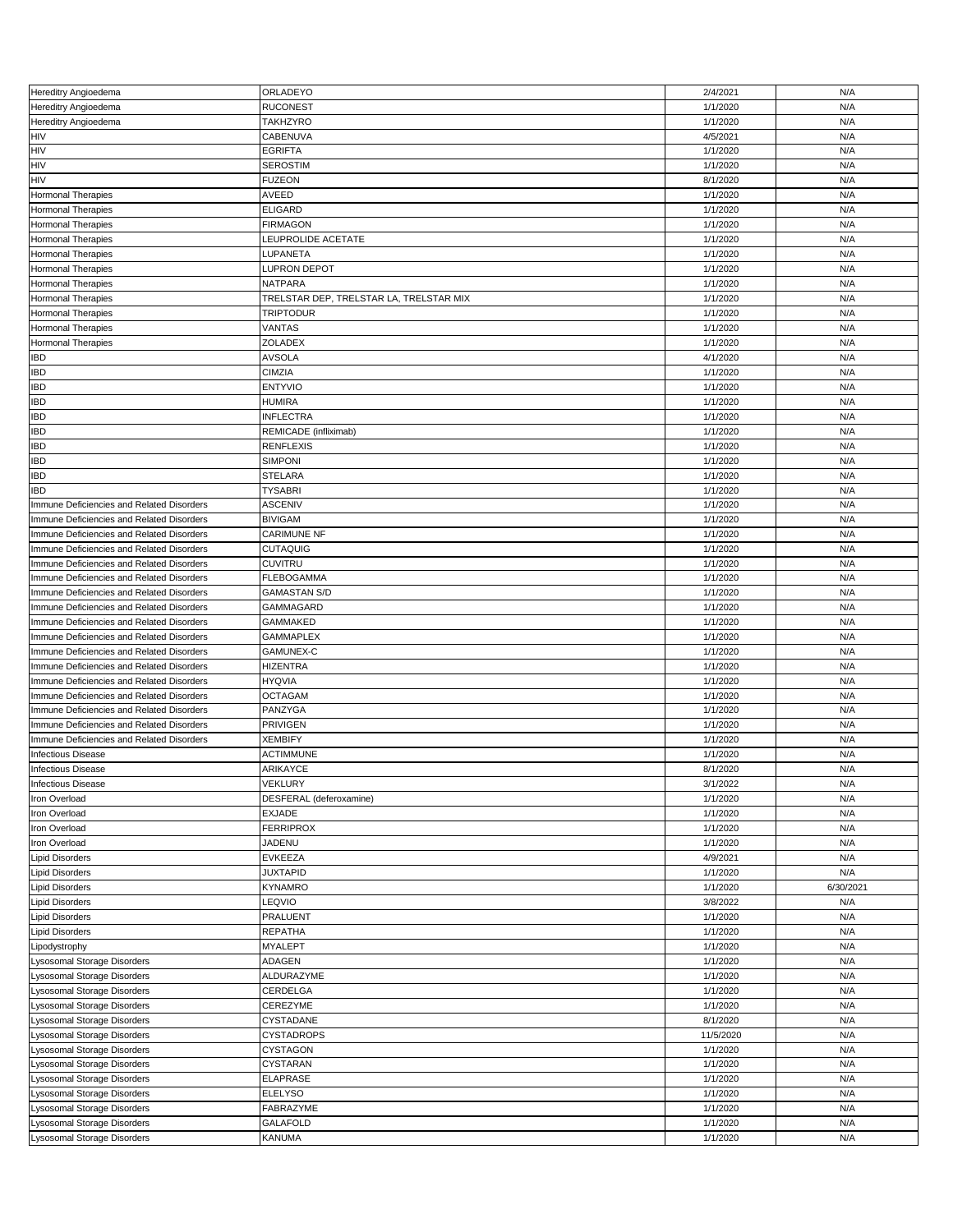| Lysosomal Storage Disorders | LUMIZYME          | 1/1/2020   | N/A       |
|-----------------------------|-------------------|------------|-----------|
| Lysosomal Storage Disorders | <b>MEPSEVII</b>   | 1/1/2020   | N/A       |
| Lysosomal Storage Disorders | NAGLAZYME         | 1/1/2020   | N/A       |
| Lysosomal Storage Disorders | NEXVIAZYME        | 9/30/2021  | N/A       |
| Lysosomal Storage Disorders | <b>NITYR</b>      | 1/1/2020   | N/A       |
|                             |                   |            |           |
| ysosomal Storage Disorders  | <b>ORFADIN</b>    | 1/1/2020   | N/A       |
| Lysosomal Storage Disorders | PROCYSBI GRANULES | 2/24/2020  | N/A       |
| ysosomal Storage Disorders  | PROCYSBI CAPS     | 1/1/2020   | N/A       |
| Lysosomal Storage Disorders | VIMIZIM           | 1/1/2020   | N/A       |
| Lysosomal Storage Disorders | <b>VPRIV</b>      | 1/1/2020   | N/A       |
| ysosomal Storage Disorders  | ZAVESCA           | 1/1/2020   | N/A       |
|                             |                   |            |           |
| Mental Health Conditions    | SPRAVATO          | 1/1/2020   | N/A       |
| Mental Health Conditions    | <b>ZULRESSO</b>   | 1/1/2020   | N/A       |
| Movement Disorders          | APOKYN            | 1/1/2020   | N/A       |
| <b>Movement Disorders</b>   | <b>AUSTEDO</b>    | 1/1/2020   | N/A       |
| <b>Movement Disorders</b>   | <b>DUOPA</b>      | 8/1/2020   | N/A       |
|                             |                   |            |           |
| <b>Movement Disorders</b>   | <b>INBRIJA</b>    | 1/1/2020   | N/A       |
| <b>Movement Disorders</b>   | <b>INGREZZA</b>   | 1/1/2020   | N/A       |
| Movement Disorders          | <b>KYNMOBI</b>    | 8/24/2020  | N/A       |
| <b>Movement Disorders</b>   | <b>NORTHERA</b>   | 1/1/2020   | N/A       |
| <b>Movement Disorders</b>   | NUPLAZID          | 1/1/2020   | N/A       |
| <b>Movement Disorders</b>   | <b>RADICAVA</b>   | 1/1/2020   | N/A       |
|                             |                   |            |           |
| <b>Movement Disorders</b>   | XENAZINE          | 1/1/2020   | N/A       |
| <b>MS</b>                   | AMPYRA            | 1/1/2020   | N/A       |
| MS                          | <b>AUBAGIO</b>    | 1/1/2020   | N/A       |
| <b>MS</b>                   | <b>AVONEX</b>     | 1/1/2020   | N/A       |
| <b>MS</b>                   | <b>BAFIERTAM</b>  | 7/3/2020   | N/A       |
| <b>MS</b>                   | <b>BETASERON</b>  | 1/1/2020   | N/A       |
|                             |                   |            |           |
| <b>MS</b>                   | COPAXONE          | 1/1/2020   | N/A       |
| <b>MS</b>                   | <b>EXTAVIA</b>    | 1/1/2020   | N/A       |
| <b>MS</b>                   | <b>GILENYA</b>    | 1/1/2020   | N/A       |
| <b>MS</b>                   | <b>GLATOPA</b>    | 1/1/2020   | N/A       |
| <b>MS</b>                   | <b>KESIMPTA</b>   | 10/19/2020 | N/A       |
|                             |                   |            |           |
| <b>MS</b>                   | LEMTRADA          | 1/1/2020   | N/A       |
| <b>MS</b>                   | MAVENCLAD         | 1/1/2020   | N/A       |
| <b>MS</b>                   | MAYZENT           | 1/1/2020   | N/A       |
|                             |                   |            |           |
| MS                          | mitoxantrone      | 1/1/2020   | N/A       |
|                             |                   |            |           |
| <b>MS</b>                   | <b>OCREVUS</b>    | 1/1/2020   | N/A       |
| <b>MS</b>                   | PLEGRIDY          | 1/1/2020   | N/A       |
| <b>MS</b>                   | <b>PONVORY</b>    | 5/24/2021  | N/A       |
| <b>MS</b>                   | <b>REBIF</b>      | 1/1/2020   | N/A       |
| <b>MS</b>                   | <b>TECFIDERA</b>  | 1/1/2020   | N/A       |
| <b>MS</b>                   | <b>TYSABRI</b>    | 1/1/2020   | N/A       |
|                             |                   |            |           |
| MS                          | <b>VUMERITY</b>   | 1/1/2020   | N/A       |
| <b>MS</b>                   | <b>ZEPOSIA</b>    | 7/3/2020   | N/A       |
| <b>MS</b>                   | ZINBRYTA          | 1/1/2020   | 6/30/2021 |
| Muscular Dystrophy          | AMONDYS 45        | 4/23/2021  | N/A       |
| Muscular Dystrophy          | <b>EMFLAZA</b>    | 1/1/2020   | N/A       |
|                             | EXONDYS 51        |            | N/A       |
| Muscular Dystrophy          |                   | 1/1/2020   |           |
| Muscular Dystrophy          | <b>VILTEPSO</b>   | 10/19/2020 | N/A       |
| Muscular Dystrophy          | VYONDYS 53        | 3/2/2020   | N/A       |
| Neuromuscular               | <b>EVRYSDI</b>    | 9/11/2020  | N/A       |
| Neuromuscular               | <b>VYVGART</b>    | 2/18/2022  | N/A       |
| NEUTROPENIA                 | <b>FULPHILA</b>   | 1/1/2020   | N/A       |
|                             |                   |            |           |
| NEUTROPENIA                 | <b>GRANIX</b>     | 1/1/2020   | N/A       |
| NEUTROPENIA                 | LEUKINE           | 1/1/2020   | N/A       |
| NEUTROPENIA                 | NEULASTA          | 1/1/2020   | N/A       |
| NEUTROPENIA                 | <b>NEUPOGEN</b>   | 1/1/2020   | N/A       |
| NEUTROPENIA                 | NIVESTYM          | 1/1/2020   | N/A       |
| NEUTROPENIA                 | <b>NYVEPRIA</b>   | 9/29/2020  | N/A       |
|                             |                   |            |           |
| NEUTROPENIA                 | <b>UDENYCA</b>    | 1/1/2020   | N/A       |
| NEUTROPENIA                 | ZARXIO            | 1/1/2020   | N/A       |
| NEUTROPENIA                 | ZIEXTENZO         | 3/18/2020  | N/A       |
| Ocular Disorders            | AVASTIN           | 1/1/2020   | N/A       |
| <b>Ocular Disorders</b>     | <b>BEOVU</b>      | 1/1/2020   | N/A       |
| <b>Ocular Disorders</b>     | EYLEA             | 1/1/2020   | N/A       |
|                             |                   |            |           |
| <b>Ocular Disorders</b>     | <b>JETREA</b>     | 8/1/2020   | N/A       |
| <b>Ocular Disorders</b>     | <b>LUCENTIS</b>   | 1/1/2020   | N/A       |
| Ocular Disorders            | <b>MACUGEN</b>    | 8/1/2020   | N/A       |
| <b>Ocular Disorders</b>     | OXERVATE          | 1/1/2020   | N/A       |
| Ocular Disorders            | <b>SUSVIMO</b>    | 12/31/2021 | N/A       |
| <b>Ocular Disorders</b>     | TEPEZZA           | 3/23/2020  | N/A       |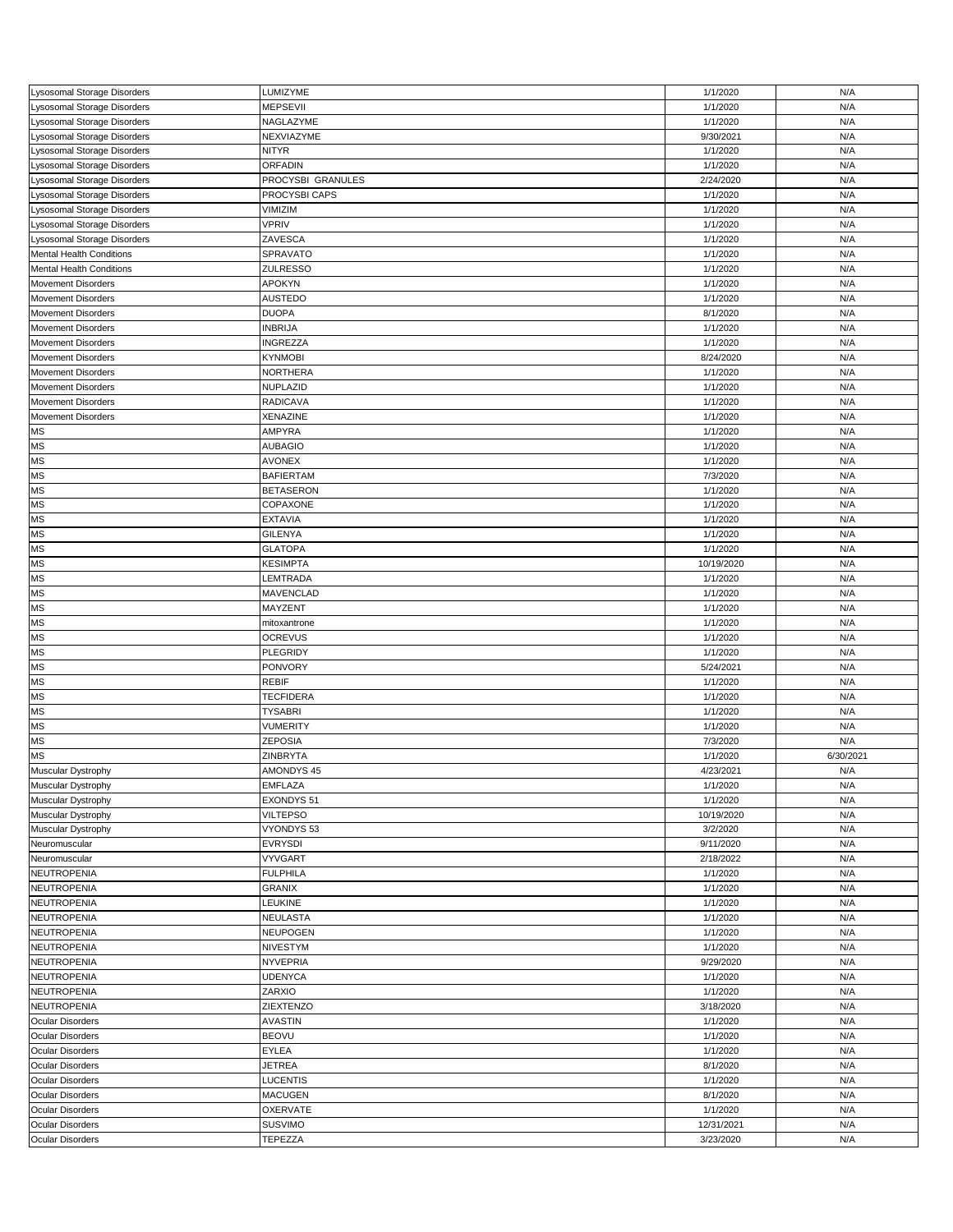| <b>Ocular Disorders</b> | VISUDYNE                 | 8/1/2020   | N/A |
|-------------------------|--------------------------|------------|-----|
| Ocular Disorders        | <b>XIPERE</b>            | 12/31/2021 | N/A |
| Oncology                | <b>ADCETRIS</b>          | 1/1/2020   | N/A |
| Oncology                | AFINITOR                 | 1/1/2020   | N/A |
| Oncology                | <b>ALECENSA</b>          | 1/1/2020   | N/A |
|                         | <b>ALIQOPA</b>           | 1/1/2020   | N/A |
| Oncology                |                          |            |     |
| Oncology                | <b>ALUNBRIG</b>          | 1/1/2020   | N/A |
| Oncology                | ARZERRA                  | 1/1/2020   | N/A |
| Oncology                | <b>ASPARLAS</b>          | 1/1/2020   | N/A |
| Oncology                | <b>AVASTIN</b>           | 1/1/2020   | N/A |
| Oncology                | AYVAKIT                  | 3/2/2020   | N/A |
|                         |                          |            |     |
| Oncology                | AZACITIDINE (VIDAZA)     | 1/1/2020   | N/A |
| Oncology                | <b>BALVERSA</b>          | 1/1/2020   | N/A |
| Oncology                | <b>BAVENCIO</b>          | 1/1/2020   | N/A |
| Oncology                | <b>BELEODAQ</b>          | 1/1/2020   | N/A |
| Oncology                | <b>BELRAPZO</b>          | 2/10/2020  | N/A |
| Oncology                | <b>BENDAMUSTINE</b>      | 4/17/2020  | N/A |
|                         | <b>BENDEKA</b>           | 1/1/2020   | N/A |
| Oncology                |                          |            |     |
| Oncology                | <b>BESPONSA</b>          | 1/1/2020   | N/A |
| Oncology                | <b>BESREMI</b>           | 2/4/2022   | N/A |
| Oncology                | <b>BLENREP</b>           | 10/2/2020  | N/A |
| Oncology                | <b>BLINCYTO</b>          | 1/1/2020   | N/A |
| Oncology                | <b>BOSULIF</b>           | 1/1/2020   | N/A |
|                         |                          |            | N/A |
| Oncology                | <b>BRAFTOVI</b>          | 1/1/2020   |     |
| Oncology                | <b>BRUKINSA</b>          | 2/10/2020  | N/A |
| Oncology                | <b>CABOMETYX</b>         | 1/1/2020   | N/A |
| Oncology                | CALQUENCE                | 1/1/2020   | N/A |
| Oncology                | CAPRELSA (vandetanib)    | 1/1/2020   | N/A |
| Oncology                | <b>COMETRIQ</b>          | 1/1/2020   | N/A |
|                         |                          |            |     |
| Oncology                | <b>COPIKTRA</b>          | 1/1/2020   | N/A |
| Oncology                | COSELA                   | 4/5/2021   | N/A |
| Oncology                | COTELLIC                 | 1/1/2020   | N/A |
| Oncology                | CYRAMZA                  | 1/1/2020   | N/A |
| Oncology                | DANYELZA                 | 2/4/2021   | N/A |
|                         |                          | 1/1/2020   | N/A |
| Oncology                | DARZALEX                 |            |     |
| Oncology                | DARZALEX FASPRO          | 7/27/2020  | N/A |
| Oncology                | <b>DAURISMO</b>          | 1/1/2020   | N/A |
| Oncology                | DECITABINE (DACOGEN)     | 1/1/2020   | N/A |
| Oncology                | <b>EMPLICITI</b>         | 1/1/2020   | N/A |
|                         | ENHERTU                  | 3/2/2020   | N/A |
| Oncology                |                          |            |     |
| Oncology                | <b>ERBITUX</b>           | 1/1/2020   | N/A |
| Oncology                | ERIVEDGE                 | 1/1/2020   | N/A |
| Oncology                | ERLEADA                  | 1/1/2020   | N/A |
| Oncology                | ERWINAZE                 | 1/1/2020   | N/A |
| Oncology                | <b>EXKIVITY</b>          | 11/19/2021 | N/A |
|                         | FARYDAK                  | 1/1/2020   | N/A |
| Oncology                |                          |            |     |
| Oncology                | <b>FASLODEX</b>          | 8/1/2020   | N/A |
| Oncology                | <b>FYARRO</b>            | 2/18/2022  | N/A |
| Oncology                | <b>FOLOTYN</b>           | 1/1/2020   | N/A |
| Oncology                | <b>FOTIVDA</b>           | 5/6/2021   | N/A |
| Oncology                | <b>FUSILEV</b>           | 1/1/2020   | N/A |
| Oncology                | <b>GAVRETO</b>           | 10/30/2020 | N/A |
|                         |                          |            |     |
| Oncology                | GAZYVA                   | 1/1/2020   | N/A |
| Oncology                | <b>GILOTRIF</b>          | 1/1/2020   | N/A |
| Oncology                | <b>GLEEVEC</b>           | 1/1/2020   | N/A |
| Oncology                | <b>HALAVEN</b>           | 1/1/2020   | N/A |
| Oncology                | <b>HERCEPTIN</b>         | 1/1/2020   | N/A |
|                         |                          |            |     |
| Oncology                | <b>HERCEPTIN HYLECTA</b> | 1/1/2020   | N/A |
| Oncology                | <b>HERZUMA</b>           | 5/4/2020   | N/A |
| Oncology                | <b>HYCAMTIN</b>          | 1/1/2020   | N/A |
| Oncology                | <b>IBRANCE</b>           | 1/1/2020   | N/A |
| Oncology                | <b>ICLUSIG</b>           | 1/1/2020   | N/A |
| Oncology                | <b>IDHIFA</b>            | 1/1/2020   | N/A |
|                         |                          |            |     |
| Oncology                | <b>IMBRUVICA</b>         | 1/1/2020   | N/A |
| Oncology                | <b>IMFINZI</b>           | 1/1/2020   | N/A |
| Oncology                | <b>IMLYGIC</b>           | 1/1/2020   | N/A |
| Oncology                | <b>INQOVI</b>            | 9/4/2020   | N/A |
| Oncology                | <b>INLYTA</b>            | 1/1/2020   | N/A |
|                         | <b>INREBIC</b>           | 1/1/2020   | N/A |
| Oncology                |                          |            |     |
| Oncology                | <b>INTRON-A</b>          | 1/1/2020   | N/A |
| Oncology                | <b>IRESSA</b>            | 1/1/2020   | N/A |
| Oncology                | ISTODAX, ROMIDEPSIN      | 1/1/2020   | N/A |
|                         |                          |            |     |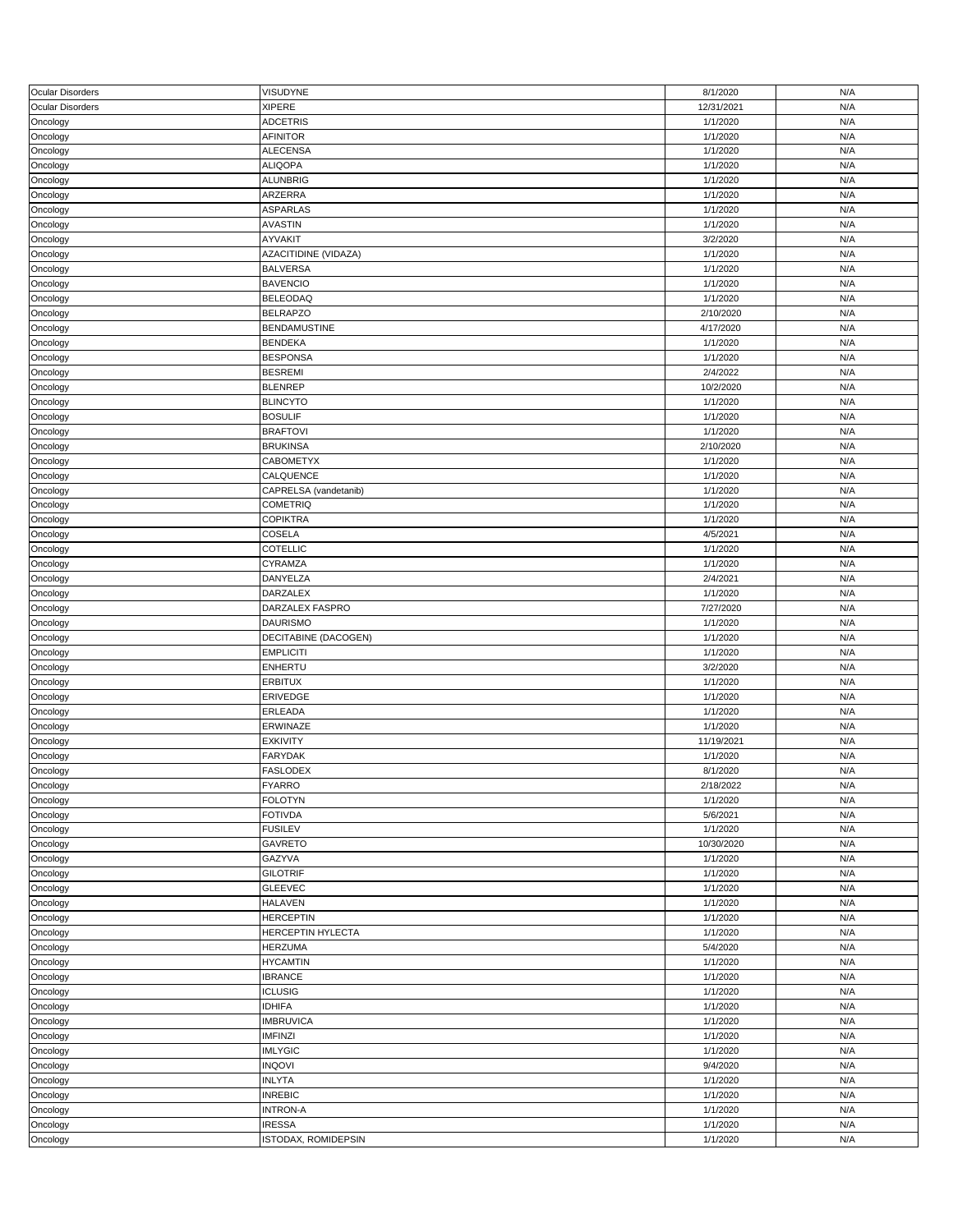| Oncology             | <b>IXEMPRA</b>                        | 1/1/2020             | N/A                      |
|----------------------|---------------------------------------|----------------------|--------------------------|
| Oncology             | <b>JAKAFI</b>                         | 1/1/2020             | N/A                      |
| Oncology             | <b>JEMPERLI</b>                       | 6/18/2021            | N/A                      |
|                      |                                       |                      |                          |
| Oncology             | <b>JEVTANA</b>                        | 1/1/2020             | N/A                      |
| Oncology             | <b>KADCYLA</b>                        | 1/1/2020             | N/A                      |
| Oncology             | <b>KANJINTI</b>                       | 1/1/2020             | N/A                      |
|                      |                                       |                      |                          |
| Oncology             | <b>KEYTRUDA</b>                       | 1/1/2020             | N/A                      |
| Oncology             | <b>KHAPZORY</b>                       | 1/1/2020             | N/A                      |
|                      |                                       | 3/24/2022            | N/A                      |
| Oncology             | <b>KIMMTRAK</b>                       |                      |                          |
| Oncology             | <b>KISQALI</b>                        | 1/1/2020             | N/A                      |
| Oncology             | KISQALI CO-PAK                        | 1/1/2020             | N/A                      |
|                      |                                       |                      |                          |
| Oncology             | <b>KOSELUGO</b>                       | 6/12/2020            | N/A                      |
| Oncology             | <b>KYPROLIS</b>                       | 1/1/2020             | N/A                      |
|                      | LARTRUVO                              | 1/1/2020             | 6/30/2021                |
| Oncology             |                                       |                      |                          |
| Oncology             | LENVIMA                               | 1/1/2020             | N/A                      |
| Oncology             | LIBTAYO                               | 1/1/2020             | N/A                      |
|                      |                                       |                      |                          |
| Oncology             | LONSURF                               | 1/1/2020             | N/A                      |
| Oncology             | LORBRENA                              | 1/1/2020             | N/A                      |
| Oncology             | LUMAKRAS                              | 7/19/2021            | N/A                      |
|                      |                                       |                      |                          |
| Oncology             | <b>LUMOXITI</b>                       | 1/1/2020             | N/A                      |
| Oncology             | LYNPARZA                              | 1/1/2020             | N/A                      |
|                      |                                       |                      |                          |
| Oncology             | <b>MARGENZA</b>                       | 3/2/2021             | N/A                      |
| Oncology             | <b>MEKINIST</b>                       | 1/1/2020             | N/A                      |
|                      | <b>MEKTOVI</b>                        | 1/1/2020             | N/A                      |
| Oncology             |                                       |                      |                          |
| Oncology             | mitoxantrone                          | 9/15/2020            | N/A                      |
| Oncology             | <b>MONJUVI</b>                        | 10/16/2020           | N/A                      |
|                      |                                       |                      |                          |
| Oncology             | <b>MVASI</b>                          | 1/1/2020             | N/A                      |
| Oncology             | <b>MYLOTARG</b>                       | 1/1/2020             | N/A                      |
|                      |                                       |                      |                          |
| Oncology             | <b>NERLYNX</b>                        | 1/1/2020             | N/A                      |
| Oncology             | <b>NEXAVAR</b>                        | 1/1/2020             | N/A                      |
| Oncology             | <b>NINLARO</b>                        | 1/1/2020             | N/A                      |
|                      |                                       |                      |                          |
| Oncology             | NOVANTRONE (see generic Mitoxantrone) | 1/1/2020             | 9/15/2020 (brand termed) |
| Oncology             | <b>NUBEQA</b>                         | 1/1/2020             | N/A                      |
|                      |                                       |                      |                          |
| Oncology             | ODOMZO                                | 1/1/2020             | N/A                      |
| Oncology             | <b>OGIVRI</b>                         | 1/1/2020             | N/A                      |
| Oncology             | <b>ONCASPAR</b>                       | 1/1/2020             | N/A                      |
|                      |                                       |                      |                          |
|                      |                                       |                      |                          |
| Oncology             | ONTRUZANT                             | 6/12/2020            | N/A                      |
|                      |                                       |                      |                          |
| Oncology             | ONUREG                                | 11/1/2020            | N/A                      |
| Oncology             | OPDIVO                                | 1/1/2020             | N/A                      |
|                      |                                       |                      |                          |
| Oncology             | <b>ORGOVYX</b>                        | 2/26/2021            | N/A                      |
| Oncology             | PADCEV                                | 3/24/2020            | N/A                      |
| Oncology             | PEMAZYRE                              | 6/12/2020            | N/A                      |
|                      |                                       |                      |                          |
| Oncology             | <b>PEPAXTO</b>                        | 5/6/2021             | N/A                      |
| Oncology             | <b>PERJETA</b>                        | 1/1/2020             | N/A                      |
|                      | <b>PHESGO</b>                         | 9/4/2020             | N/A                      |
| Oncology             |                                       |                      |                          |
| Oncology             | <b>PIQRAY</b>                         | 1/1/2020             | N/A                      |
| Oncology             | <b>POLIVY</b>                         | 1/1/2020             | N/A                      |
|                      |                                       |                      |                          |
| Oncology             | <b>POMALYST</b>                       | 1/1/2020             | N/A                      |
| Oncology             | PORTRAZZA                             | 1/1/2020             | N/A                      |
|                      | <b>POTELIGEO</b>                      | 1/1/2020             | N/A                      |
| Oncology             |                                       |                      |                          |
| Oncology             | <b>PROLEUKIN</b>                      | 1/1/2020             | N/A                      |
| Oncology             | <b>PURIXAN</b>                        | 8/1/2020             | N/A                      |
|                      | QINLOCK                               |                      | N/A                      |
| Oncology             |                                       | 7/27/2020            |                          |
| Oncology             | <b>RETEVMO</b>                        | 7/27/2020            | N/A                      |
|                      | <b>REVLIMID</b>                       | 1/1/2020             | N/A                      |
| Oncology             |                                       |                      |                          |
| Oncology             | <b>REZUROCK</b>                       | 9/17/2021            | N/A                      |
| Oncology             | <b>RIABNI</b>                         | 4/5/2021             | N/A                      |
|                      | RITUXAN                               |                      | N/A                      |
| Oncology             |                                       | 1/1/2020             |                          |
| Oncology             | RITUXAN HYCELA                        | 1/1/2020             | N/A                      |
| Oncology             | <b>ROZLYTREK</b>                      | 1/1/2020             | N/A                      |
|                      |                                       |                      |                          |
| Oncology             | <b>RUBRACA</b>                        | 1/1/2020             | N/A                      |
| Oncology             | <b>RUXIENCE</b>                       | 3/20/2020            | N/A                      |
| Oncology             | <b>RYBREVANT</b>                      | 7/19/2021            | N/A                      |
|                      |                                       |                      |                          |
| Oncology             | <b>RYDAPT</b>                         | 1/1/2020             | N/A                      |
| Oncology             | <b>RYLAZE</b>                         | 8/20/2021            | N/A                      |
|                      |                                       |                      |                          |
| Oncology             | <b>SARCLISA</b>                       | 5/1/2020             | N/A                      |
| Oncology             | <b>SCEMBLIX</b>                       | 12/31/2021           | N/A                      |
|                      | SPRYCEL                               | 1/1/2020             | N/A                      |
| Oncology             |                                       |                      |                          |
| Oncology             | <b>STIVARGA</b>                       | 1/1/2020             | N/A                      |
| Oncology             | <b>SUTENT</b>                         | 1/1/2020             | N/A                      |
|                      |                                       |                      |                          |
| Oncology<br>Oncology | <b>SYLATRON</b><br>SYLVANT            | 1/1/2020<br>1/1/2020 | N/A<br>N/A               |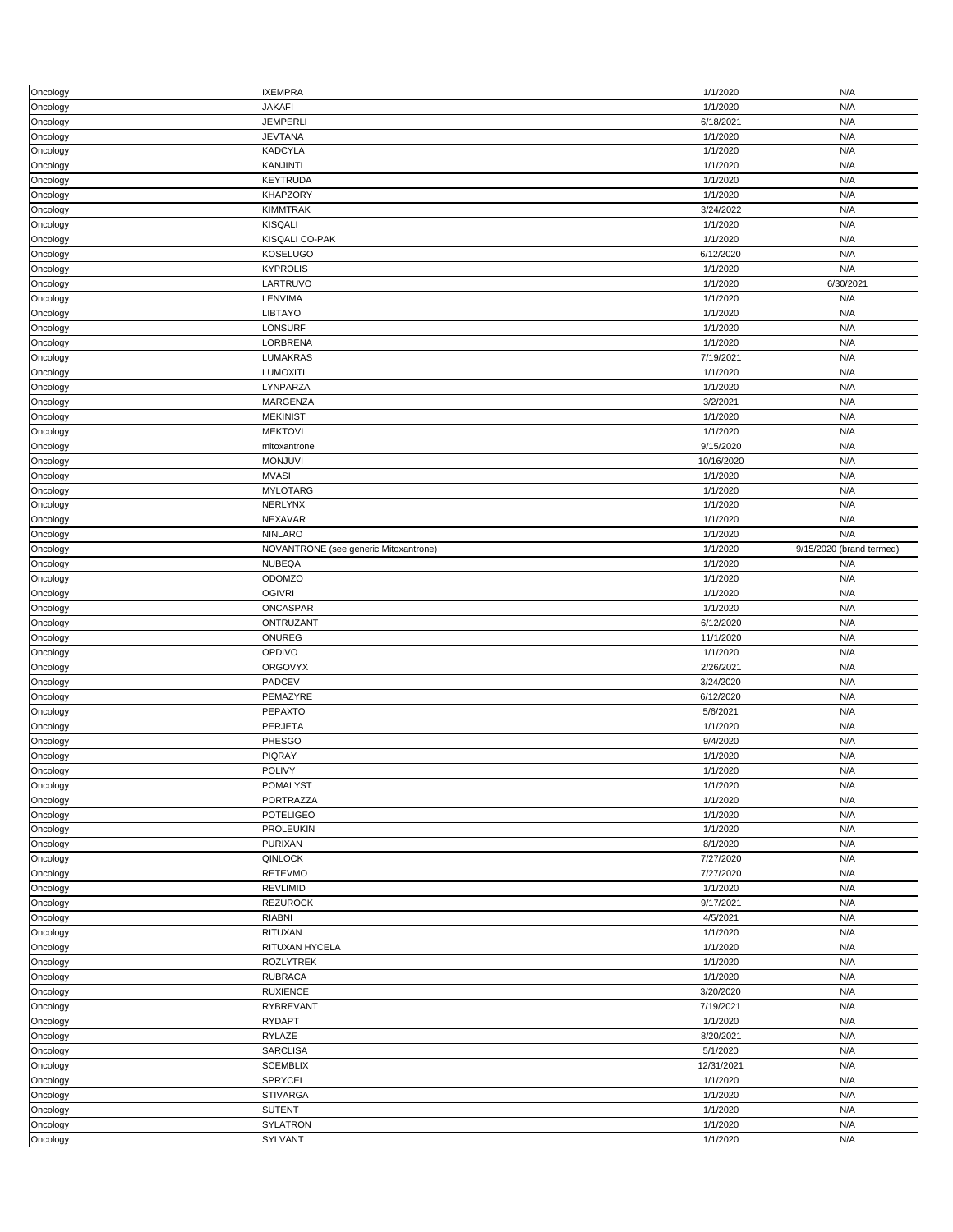|                | <b>SYNRIBO</b>         |            |     |
|----------------|------------------------|------------|-----|
| Oncology       |                        | 1/1/2020   | N/A |
| Oncology       | <b>TABRECTA</b>        | 7/27/2020  | N/A |
| Oncology       | <b>TAFINLAR</b>        | 1/1/2020   | N/A |
|                |                        |            |     |
| Oncology       | <b>TAGRISSO</b>        | 1/1/2020   | N/A |
| Oncology       | TALZENNA               | 1/1/2020   | N/A |
|                | <b>TARCEVA</b>         | 1/1/2020   | N/A |
| Oncology       |                        |            |     |
| Oncology       | TARGRETIN              | 1/1/2020   | N/A |
| Oncology       | <b>TASIGNA</b>         | 1/1/2020   | N/A |
|                |                        |            |     |
| Oncology       | <b>TAZVERIK</b>        | 3/24/2020  | N/A |
| Oncology       | <b>TECENTRIQ</b>       | 1/1/2020   | N/A |
| Oncology       | TEMOZOLOMIDE (TEMODAR) | 1/1/2020   | N/A |
|                |                        |            |     |
| Oncology       | <b>TEPMETKO</b>        | 3/29/2021  | N/A |
| Oncology       | <b>THALOMID</b>        | 1/1/2020   | N/A |
|                |                        |            |     |
| Oncology       | <b>TIBSOVO</b>         | 1/1/2020   | N/A |
| Oncology       | <b>TIVDAK</b>          | 11/19/2021 | N/A |
|                |                        |            | N/A |
| Oncology       | <b>TORISEL</b>         | 1/1/2020   |     |
| Oncology       | TRAZIMERA              | 4/17/2020  | N/A |
| Oncology       | TREANDA                | 1/1/2020   | N/A |
|                |                        |            |     |
| Oncology       | TRODELVY               | 7/3/2020   | N/A |
| Oncology       | <b>TRUSELTIQ</b>       | 7/19/2021  | N/A |
|                | <b>TRUXIMA</b>         | 1/1/2020   | N/A |
| Oncology       |                        |            |     |
| Oncology       | <b>TUKYSA</b>          | 6/16/2020  | N/A |
| Oncology       | <b>TURALIO</b>         | 1/1/2020   | N/A |
|                |                        |            |     |
| Oncology       | <b>TYKERB</b>          | 1/1/2020   | N/A |
| Oncology       | <b>UKONIQ</b>          | 4/5/2021   | N/A |
|                |                        |            |     |
| Oncology       | VALCHLOR               | 1/1/2020   | N/A |
| Oncology       | <b>VECTIBIX</b>        | 1/1/2020   | N/A |
| Oncology       | VELCADE                | 1/1/2020   | N/A |
|                |                        |            |     |
| Oncology       | VENCLEXTA              | 1/1/2020   | N/A |
| Oncology       | VERZENIO               | 1/1/2020   | N/A |
|                |                        |            |     |
| Oncology       | <b>VITRAKVI</b>        | 1/1/2020   | N/A |
| Oncology       | <b>VIZIMPRO</b>        | 1/1/2020   | N/A |
|                | <b>VOTRIENT</b>        | 1/1/2020   | N/A |
| Oncology       |                        |            |     |
| Oncology       | WELIREG                | 11/02/201  | N/A |
| Oncology       | <b>XALKORI</b>         | 1/1/2020   | N/A |
|                |                        |            |     |
| Oncology       | <b>XELODA</b>          | 1/1/2020   | N/A |
|                |                        |            |     |
|                |                        |            |     |
| Oncology       | <b>XERMELO</b>         | 1/1/2020   | N/A |
| Oncology       | <b>XGEVA</b>           | 1/1/2020   | N/A |
| Oncology       | <b>XOSPATA</b>         | 1/1/2020   | N/A |
|                |                        |            |     |
| Oncology       | <b>XPOVIO</b>          | 1/1/2020   | N/A |
| Oncology       | <b>XTANDI</b>          | 1/1/2020   | N/A |
|                |                        |            |     |
| Oncology       | YERVOY                 | 1/1/2020   | N/A |
| Oncology       | <b>YONSA</b>           | 1/1/2020   | N/A |
|                | ZALTRAP                | 1/1/2020   | N/A |
| Oncology       |                        |            |     |
| Oncology       | ZEJULA                 | 1/1/2020   | N/A |
| Oncology       | ZELBORAF               | 1/1/2020   | N/A |
|                |                        |            |     |
| Oncology       | ZEPZELCA               | 7/31/2020  | N/A |
| Oncology       | ZIRABEV                | 3/23/2020  | N/A |
| Oncology       | <b>ZOLINZA</b>         | 1/1/2020   | N/A |
|                |                        |            |     |
| Oncology       | Zometa/Zoledronic Acid | 1/1/2020   | N/A |
| Oncology       | ZYDELIG                | 1/1/2020   | N/A |
|                |                        |            | N/A |
| Oncology       | ZYKADIA                | 1/1/2020   |     |
| Oncology       | ZYNLONTA               | 6/18/2021  | N/A |
| Oncology       | ZYTIGA                 | 1/1/2020   | N/A |
|                |                        |            |     |
| Osteoarthritis | <b>DUROLANE</b>        | 1/1/2020   | N/A |
| Osteoarthritis | <b>EUFLEXXA</b>        | 1/1/2020   | N/A |
|                |                        |            |     |
| Osteoarthritis | <b>GEL-ONE</b>         | 1/1/2020   | N/A |
| Osteoarthritis | GELSYN-3               | 1/1/2020   | N/A |
| Osteoarthritis | <b>GENVISC</b>         | 1/1/2020   | N/A |
|                |                        |            |     |
| Osteoarthritis | <b>HYALGAN</b>         | 1/1/2020   | N/A |
| Osteoarthritis | <b>HYMOVIS</b>         | 1/1/2020   | N/A |
|                |                        |            |     |
| Osteoarthritis | <b>MONOVISC</b>        | 1/1/2020   | N/A |
| Osteoarthritis | <b>ORTHOVISC</b>       | 1/1/2020   | N/A |
|                |                        |            |     |
| Osteoarthritis | SODIUM HYALURONATE     | 4/17/2020  | N/A |
| Osteoarthritis | <b>SUPARTZ</b>         | 1/1/2020   | N/A |
| Osteoarthritis | SYNVISC, SYNVISC ONE   | 1/1/2020   | N/A |
|                |                        |            |     |
| Osteoarthritis | <b>TRILURON</b>        | 1/1/2020   | N/A |
| Osteoarthritis | <b>TRIVISC</b>         | 1/1/2020   | N/A |
|                |                        |            |     |
| Osteoarthritis | VISCO-3                | 1/1/2020   | N/A |
| Osteoporosis   | <b>EVENITY</b>         | 1/1/2020   | N/A |
| Osteoporosis   | FORTEO, TERIPARATIDE   | 1/1/2020   | N/A |
| Osteoporosis   | <b>PROLIA</b>          | 1/1/2020   | N/A |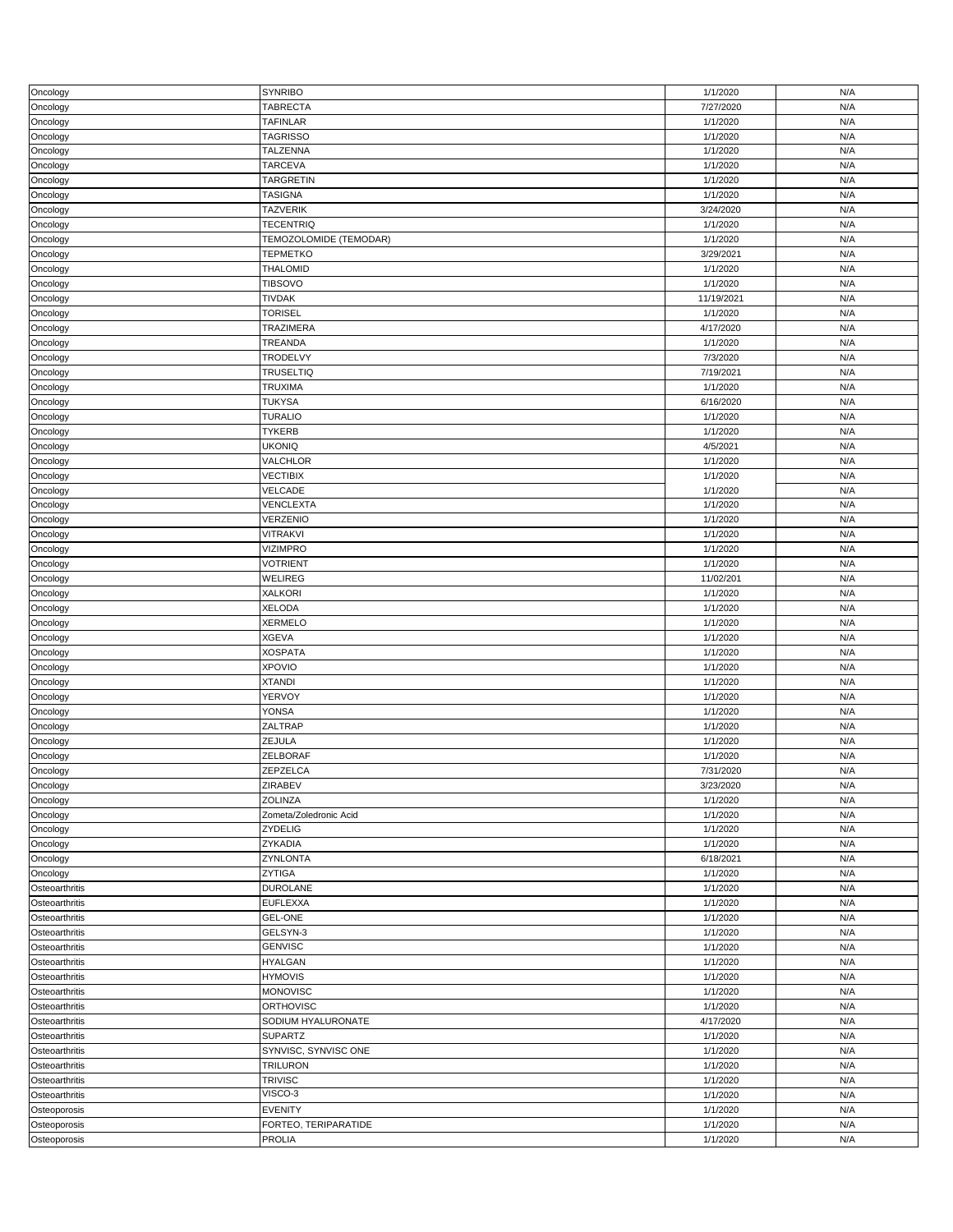| Osteoporosis                              | RECLAST (zoledronic acid)      | 1/1/2020   | N/A |
|-------------------------------------------|--------------------------------|------------|-----|
| Osteoporosis                              | <b>TYMLOS</b>                  | 1/1/2020   | N/A |
|                                           |                                |            |     |
| PAH                                       | ADEMPAS                        | 1/1/2020   | N/A |
| PAH                                       | epoprostenol (Flolan, Veletri) | 1/1/2020   | N/A |
|                                           |                                |            |     |
| PAH                                       | LETAIRIS                       | 1/1/2020   | N/A |
| PAH                                       | <b>OPSUMIT</b>                 | 1/1/2020   | N/A |
|                                           |                                |            |     |
| PAH                                       | ORENITRAM                      | 1/1/2020   | N/A |
| PAH                                       | <b>REMODULIN</b>               | 1/1/2020   | N/A |
|                                           |                                |            |     |
| PAH                                       | sildenafil (Revatio)           | 1/1/2020   | N/A |
| PAH                                       |                                | 1/1/2020   | N/A |
|                                           | tadalafil, Alyq (Adcirca)      |            |     |
| PAH                                       | TRACLEER                       | 1/1/2020   | N/A |
|                                           |                                |            |     |
| PAH                                       | <b>TYVASO</b>                  | 1/1/2020   | N/A |
| PAH                                       | <b>UPTRAVI</b>                 | 1/1/2020   | N/A |
|                                           |                                |            |     |
| PAH                                       | <b>VENTAVIS</b>                | 1/1/2020   | N/A |
| Paroxysmal Nocturnal Hemoglobinuria (PNH) | <b>EMPAVELI</b>                | 7/23/2021  | N/A |
|                                           |                                |            |     |
| Paroxysmal Nocturnal Hemoglobinuria (PNH) | <b>SOLIRIS</b>                 | 1/1/2020   | N/A |
| Paroxysmal Nocturnal Hemoglobinuria (PNH) | <b>ULTOMIRIS</b>               | 1/1/2020   | N/A |
|                                           |                                |            |     |
| Phenylketonuria (PKU)                     | <b>KUVAN</b>                   | 1/1/2020   | N/A |
| Phenylketonuria (PKU)                     | Palynziq                       | 1/1/2020   | N/A |
|                                           |                                |            |     |
| Pre-Term Birth                            | MAKENA                         | 1/1/2020   | N/A |
| Psoriasis                                 | <b>AVSOLA</b>                  | 4/1/2020   | N/A |
|                                           |                                |            |     |
| Psoriasis                                 | <b>CIMZIA</b>                  | 3/1/2021   | N/A |
|                                           |                                |            |     |
| Psoriasis                                 | <b>COSENTYX</b>                | 1/1/2020   | N/A |
| Psoriasis                                 | <b>ENBREL</b>                  | 1/1/2020   | N/A |
|                                           |                                |            |     |
| Psoriasis                                 | <b>HUMIRA</b>                  | 1/1/2020   | N/A |
| Psoriasis                                 | <b>ILUMYA</b>                  | 1/1/2020   | N/A |
|                                           |                                |            |     |
| Psoriasis                                 | <b>INFLECTRA</b>               | 1/1/2020   | N/A |
| Psoriasis                                 | <b>OTEZLA</b>                  | 1/1/2020   | N/A |
|                                           |                                |            |     |
| Psoriasis                                 | <b>OTREXUP</b>                 | 1/1/2020   | N/A |
|                                           |                                |            |     |
| Psoriasis                                 | RASUVO                         | 1/1/2020   | N/A |
| Psoriasis                                 | <b>REDITREX</b>                | 6/12/2020  | N/A |
|                                           |                                |            |     |
| Psoriasis                                 | REMICADE (infliximab)          | 1/1/2020   | N/A |
| Psoriasis                                 | <b>RENFLEXIS</b>               | 1/1/2020   | N/A |
|                                           |                                |            |     |
| Psoriasis                                 | <b>SILIQ</b>                   | 1/1/2020   | N/A |
| Psoriasis                                 | <b>SKYRIZI</b>                 | 1/1/2020   | N/A |
|                                           |                                |            |     |
| Psoriasis                                 | <b>STELARA</b>                 | 1/1/2020   | N/A |
|                                           |                                |            |     |
|                                           |                                |            |     |
| Psoriasis                                 | <b>TALTZ</b>                   | 1/1/2020   | N/A |
|                                           |                                |            |     |
| Psoriasis                                 | <b>TREMFYA</b>                 | 1/1/2020   | N/A |
| Pulmonary Disorders - Other               | <b>ESBRIET</b>                 | 1/1/2020   | N/A |
|                                           |                                |            |     |
| Pulmonary Disorders - Other               | <b>OFEV</b>                    | 1/1/2020   | N/A |
| <b>RA</b>                                 | <b>ACTEMRA</b>                 | 1/1/2020   | N/A |
|                                           |                                |            |     |
| <b>RA</b>                                 | <b>AVSOLA</b>                  | 4/1/2020   | N/A |
| <b>RA</b>                                 | <b>CIMZIA</b>                  | 1/1/2020   | N/A |
|                                           |                                |            |     |
| <b>RA</b>                                 | ENBREL                         | 1/1/2020   | N/A |
| <b>RA</b>                                 | <b>HUMIRA</b>                  | 1/1/2020   | N/A |
|                                           |                                |            |     |
| <b>RA</b>                                 | <b>INFLECTRA</b>               | 1/1/2020   | N/A |
| <b>RA</b>                                 | KEVZARA                        | 1/1/2020   | N/A |
|                                           |                                |            |     |
| <b>RA</b>                                 | KINERET                        | 1/1/2020   | N/A |
| <b>RA</b>                                 |                                |            | N/A |
|                                           | <b>OLUMIANT</b>                | 1/1/2020   |     |
| <b>RA</b>                                 | <b>ORENCIA</b>                 | 1/1/2020   | N/A |
|                                           |                                |            |     |
| RA                                        | <b>OTREXUP</b>                 | 1/1/2020   | N/A |
| <b>RA</b>                                 | RASUVO                         | 1/1/2020   | N/A |
|                                           |                                |            |     |
| RA                                        | <b>REDITREX</b>                | 6/12/2020  | N/A |
| <b>RA</b>                                 | REMICADE (infliximab)          | 1/1/2020   | N/A |
|                                           |                                |            |     |
| <b>RA</b>                                 | <b>RENFLEXIS</b>               | 1/1/2020   | N/A |
| <b>RA</b>                                 | <b>RIABNI</b>                  | 4/5/2021   | N/A |
|                                           |                                |            |     |
| <b>RA</b>                                 | RINVOQ                         | 1/1/2020   | N/A |
| <b>RA</b>                                 | RITUXAN                        | 1/1/2020   | N/A |
|                                           |                                |            |     |
| <b>RA</b>                                 | <b>RUXIENCE</b>                | 3/20/2020  | N/A |
| RA                                        | SIMPONI, SIMPONI ARIA          | 1/1/2020   | N/A |
|                                           |                                |            |     |
| RA                                        | XELJANZ, XELJANZ XR            | 1/1/2020   | N/A |
| Rare Disorders - Other                    | <b>CRYSVITA</b>                |            | N/A |
|                                           |                                | 1/1/2020   |     |
| Rare Disorders - Other                    | <b>DOJOLVI</b>                 | 9/25/2020  | N/A |
|                                           |                                |            |     |
| Rare Disorders - Other                    | <b>ENSPRYNG</b>                | 10/26/2020 | N/A |
| Rare Disorders - Other                    | <b>FIRDAPSE</b>                | 1/1/2020   | N/A |
|                                           |                                |            |     |
| Rare Disorders - Other                    | <b>GIVLAARI</b>                | 2/10/2020  | N/A |
| Rare Disorders - Other                    | <b>NULIBRY</b>                 | 4/23/2021  | N/A |
|                                           |                                |            |     |
| Rare Disorders - Other                    | <b>RUZURGI</b>                 | 1/1/2020   | N/A |
| Rare Disorders - Other                    | <b>TAVNEOS</b>                 | 12/13/2021 | N/A |
|                                           |                                |            |     |
| Rare Disorders - Other                    | <b>UPLIZNA</b>                 | 8/7/2020   | N/A |
| Rare Disorders - Other                    | ZOKINVY                        | 2/1/2021   | N/A |
| Rare Genetic Adipose Tissue Disorder      | <b>IMCIVREE</b>                | 6/1/2021   | N/A |